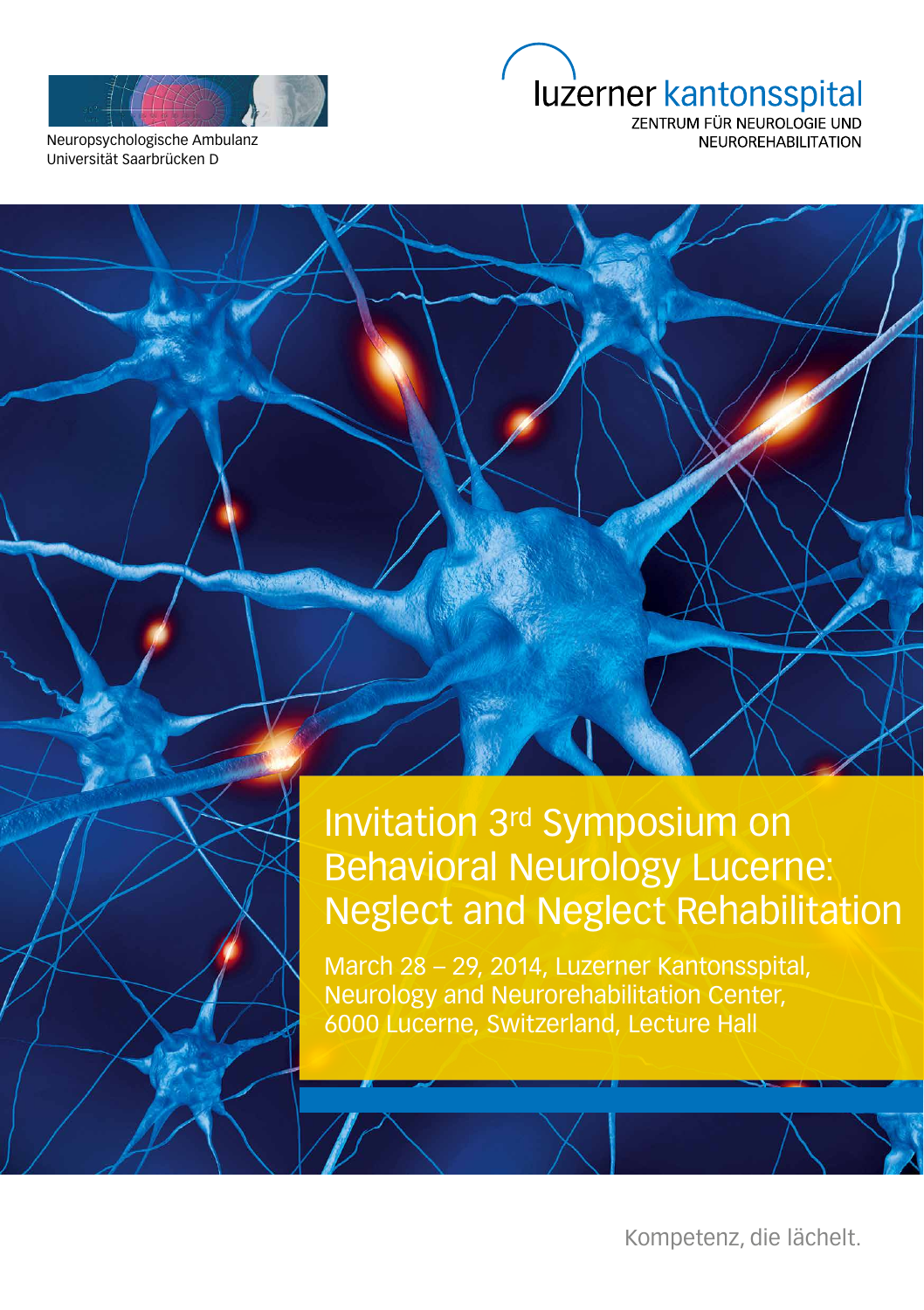# **Editorial**

### **Dear colleagues**

It is our great pleasure to invite you to the third Symposium on Behavioural Neurology in Lucerne, Switzerland, devoted to the subject of «Neglect and its rehabilitation». Neglect is a common and severely disabling disorder, characterised by major impairments in attention and perception, and causing multiple difficulties in daily life. Despite spontaneous recovery, approximately a third of all patients still present with chronic neglect one year after stroke. Moreover, associated anosognosia impairs recovery and interferes with treatment. Empirical and theoretical approaches in the last decade have made enormous progress towards the understanding of the basic mechanisms underlying neglect, anosognosia, extinction, and related issues such as neglect dyslexia. These advances have been achieved through the application of novel techniques such as brain imaging, lesion-symptom mapping, fibre tracking, repetitive transcranial magnetic stimulation, and well-designed neuropsychological studies in patients.

The last decade has also seen substantial advances in neglect therapy. These advances have been brought about through the application of a variety of approaches, including specific drugs, theta-burst stimulation, optokinetic and galvanic-vestibular treatment, or hemifield eye patching. These treatments are time-effective, show multimodal effects, and also diminish non-visual spatial neglect signs/symptoms, improving awareness and reducing the disabilities of the patients in daily life.

We are delighted to announce that internationally renowned speakers as well as promising young scientists have agreed to participate. The Symposium will be of interest to neurologists, neuropsychologists, cognitive neuroscientists, and all those health professionals engaged in the treatment and care of neglect patients. We look forward to interesting lectures and lively discussions, and expect to stimulate future research and improved treatments of the neglect syndrome.

Georg Wallest

Thomas Nyffeler and Georg Kerkhoff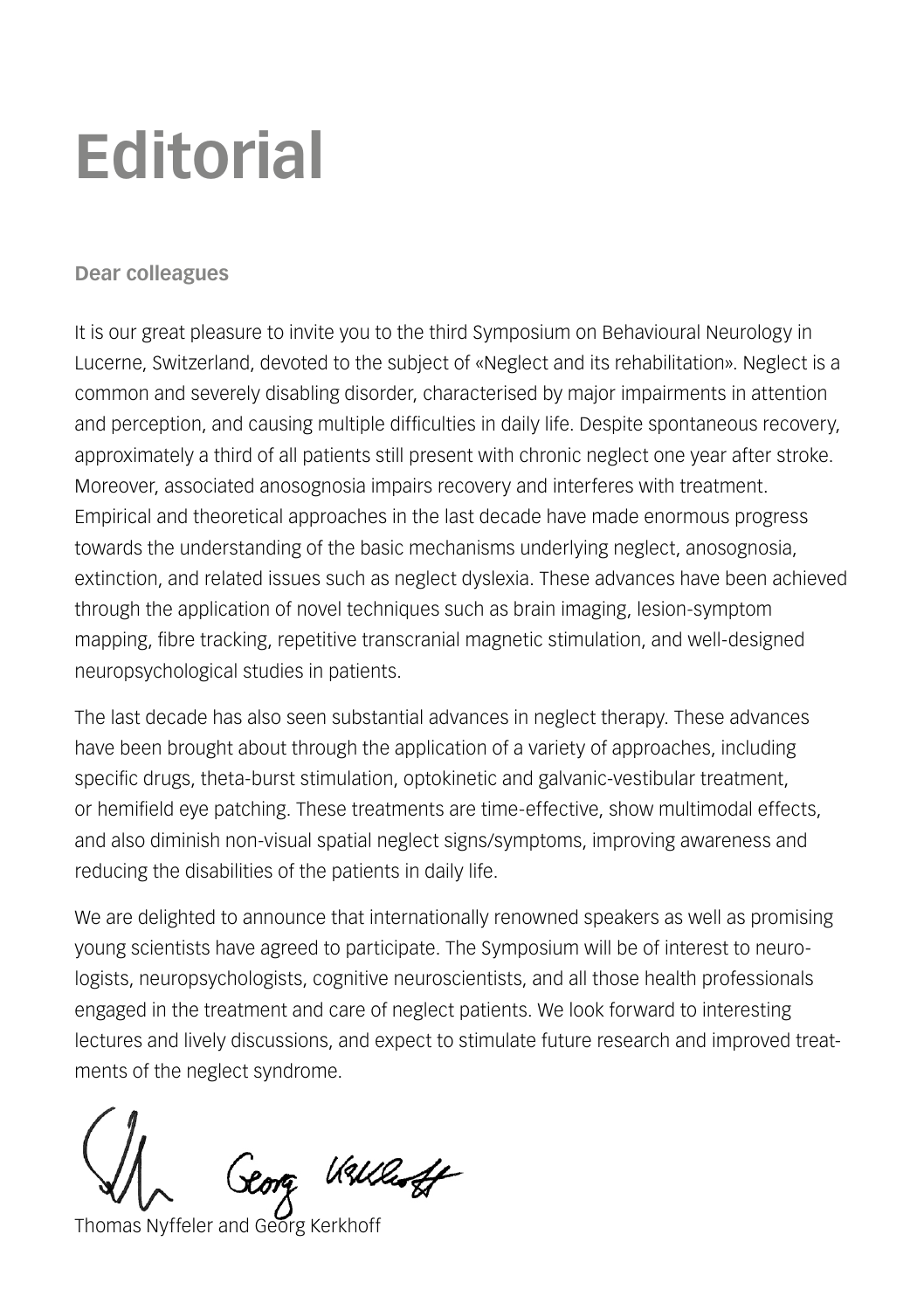# **Programme**

## **Friday, March 28**

**13:00 Stephan Bohlhalter, Lucerne, CH Thomas Nyffeler, Lucerne, CH Georg Kerkhoff, Saarbrücken, D**  Welcome

#### **Neglect**

- **13:10 Maurizio Corbetta, St.Louis, USA** Spatial neglect and attention networks
- **13:55 Paolo Bartolomeo, Paris, France** Damage to white matter pathways in neglect
- **14:40 Masud Husain, Oxford, UK**  Mechanisms underlying neglect and their modulation by drugs
- **15:25 coffee break**

#### **Neglect Rehabilitation**

- **15:55 Thomas Nyffeler, Lucerne, CH** TBS as a therapeutic tool
- **16:25 Dario Cazzoli, Oxford, UK** TBS can be used in neglect patients
- **16:55 Adrian Guggisberg, Geneva, CH** Which patient profits from TBS?
- **17:40 Discussion**

**Saturday, March 29**

#### **Neglect**

| 08:30 | Hans-Otto Karnath, Tübingen, D<br>Cortical lesions in neglect                                |
|-------|----------------------------------------------------------------------------------------------|
| 09:15 | Anna Berti, Torino, I<br>Anosognosia in neglect and<br>hemiplegia                            |
| 10:00 | René Müri, Berne, CH<br>Visual exploration in neglect                                        |
| 10:45 | coffee break                                                                                 |
|       | <b>Neglect Rehabilitation</b>                                                                |
| 11:15 | Georg Kerkhoff, Saarbrücken, D<br>Optokinetic treatment in neglect                           |
| 12:00 | Lena Schmidt, Saarbrücken, D<br>Galvanic vestibular stimulation in<br>neglect and extinction |
| 12:45 | Stefan Reinhart, Saarbrücken, D<br>Neglect dyslexia:<br>modulation & treatment               |
| 13:30 | Björn Machner, Lübeck, D<br><b>Hemifield Eye Patching</b>                                    |
| 14:00 | <b>Discussion and</b><br><b>End of the Symposium</b>                                         |





Official Sponsor



Advanced Medical Solutions